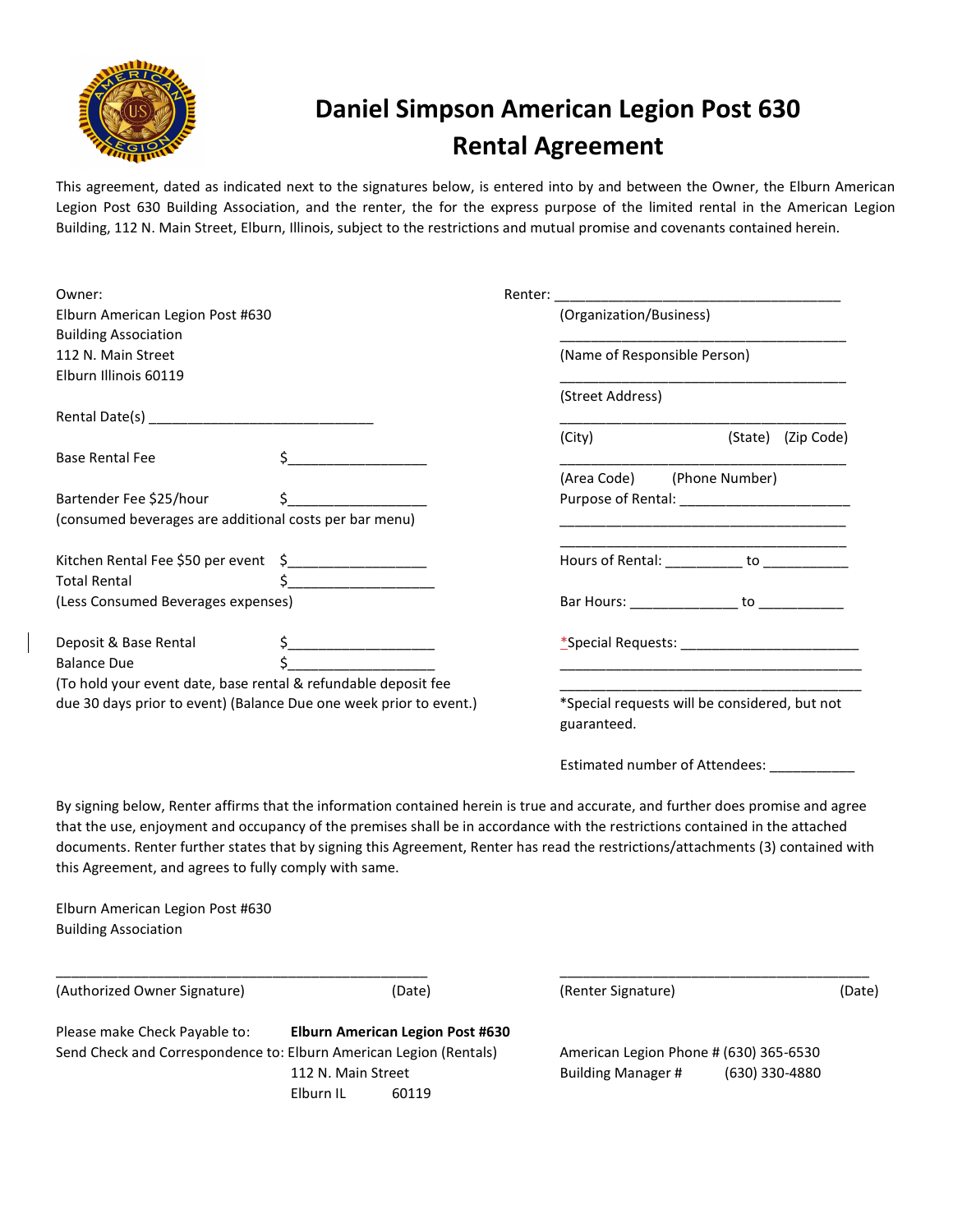- 1. NO EXCLUSIVE RIGHT TO POSSESSION: Renter agrees and acknowledges that nothing in this agreement shall be construed to constitute permanent right to the use and possession of the premises. Owner reserves the right to the use and possession of the premises at all times, including the dates and times when Renter is entitled to the use and possession of the premises. Renter further acknowledges the owner reserves the right to evict Renter, its guests, agents, employees, or assigns, from the premises at any time during the subject period of this Agreement, for any reason, with or without cause. In the event Owner chooses to evict Renter prior to the expiration of the terms of this Agreement, Renter shall not be entitled to any refund of any funds paid pursuant to this Agreement, other than the Cleaning Deposit, subject to the provisions of Paragraph 2 below.
- 2. CLEANUP DEPOSIT: Renter has been requested to give a damage deposit pursuant to this Agreement. Return of this deposit is contingent upon Renter returning the premises to its original condition upon vacating the premises. Renter agrees and acknowledges that after Renter, its guests, agents, employees, or assigns, vacate the premises, Owner shall conduct an inspection of the premises. In the event any cleaning or repairs are necessary as a result of any action, activity, or reasonable cost of such cleaning or repair from Renter's Cleaning Deposit. In the event that the costs of said cleaning or repairs exceed the amount of Renter's Deposit, Renter shall promptly pay Owner the cost of said cleaning and/or repairs. Failure to do so within five (5) days notice by Owner shall be considered a breach of this Agreement, and Owner shall be entitled to pursue any remedy it may have against Renter, either at law or in equity.
- 3. RENTER TO OBEY ALL LAWS: Renter promises and agrees to obey and comply with all state and federal laws, and all local ordinances, in connection with the use of the premises, and shall insure that its guests, agents, employees, and assigns follow same. If at any time Renter, its guests, agents, employees, or assigns, violate any federal, state, or local law, said violation shall be considered a breach of this Agreement.
- 4. COVENANT NOT TO SUE: Renter acknowledges that Owner is a charitable and patriotic organization, and is offering rental of the premises as a service to the community at a greatly reduced rate. As such, Renter promises and covenants not to sue, either in law, equity or otherwise, Owner, its directors, officers, members, agents or assigns, for any damages that Renter, its guests, agents, employees, or assigns may suffer as a result of the negligence or other actions of Owners, its directors, officers, members, agents or assigns.
- 5. INDEMNIFICATION AND HOLD HARMLESS: In the event any action at law is brought against Owner, its directors, officers, members, agents or assigns, or Owner suffers any damages either at law, equity or otherwise, as a result of the negligence, or other actions of Renter, its guests, agents, employees, or assigns, Renter promises to indemnify and hold harmless Owner from same, including payment of Owner's reasonable attorneys' fees and costs associated thereto.
- 6. NO WARRANTIES: Renter agrees that the use and occupation of the premises is as is, and Owner makes no warranties or representations regarding the suitability of the premises for any particular purpose or use of Renter in connection with this Agreement.
- 7. EFFECT OF BREACH: If at any time, Renter uses the premises in contravention of the purposes stated in this Agreement, or if Renter, its guests, employees, agents, or assigns fail to comply with any term or provision of this Agreement, same shall be considered a breach of this Agreement, Owner shall take immediate and exclusive possession of the premises, and Owner shall be entitled to pursue all remedies it may have against Renter, at law, equity, or otherwise. Owner shall further be entitled to recover from Renter its reasonable attorneys' fees and costs associated in prosecuting or defending any action relating to this Agreement.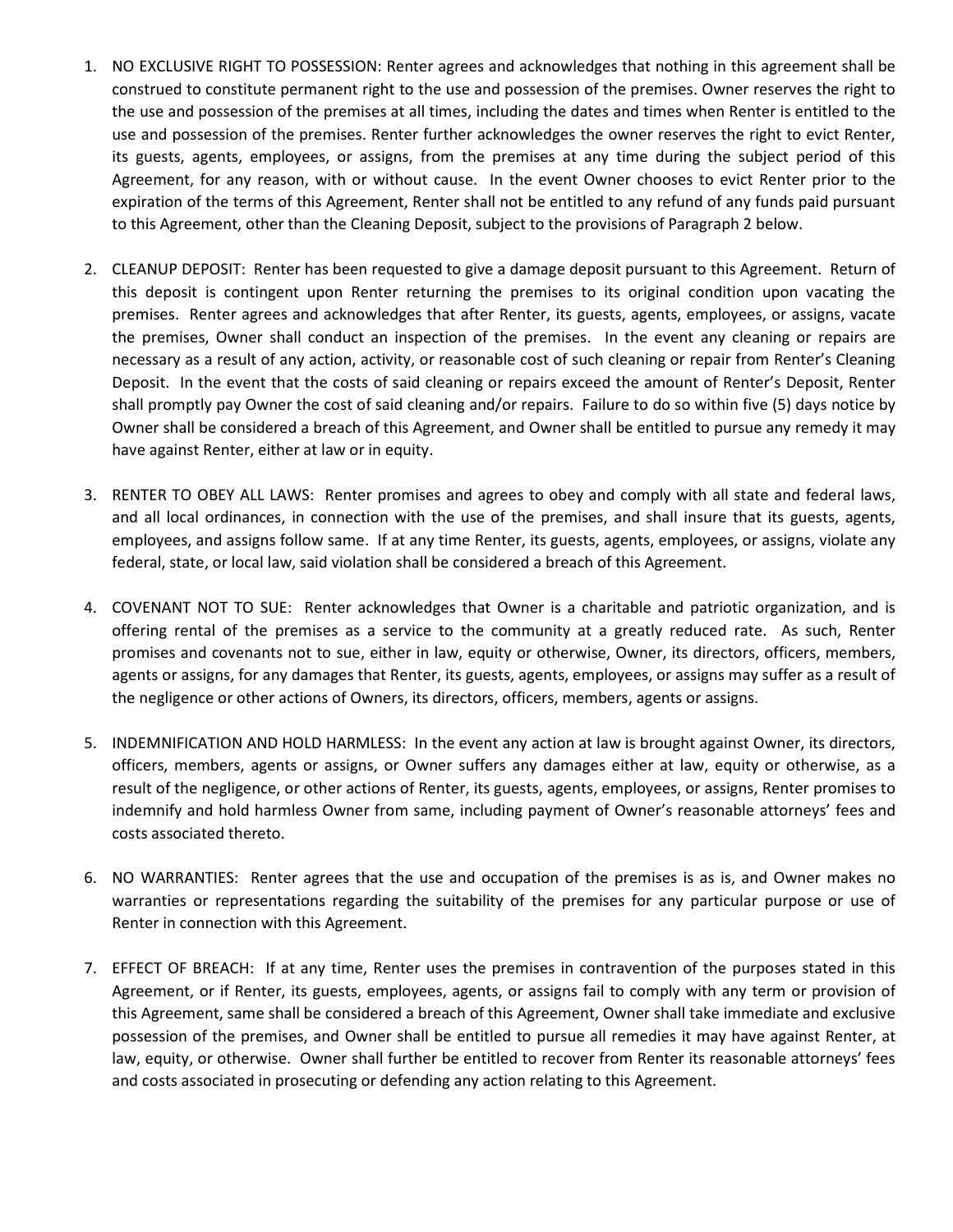

#### HALL RENTAL COSTS:

Hall rental fee: \$200.00

Member & Auxiliary hall rental fee: \$50.00

Not-for-profit hall rental fee: \$100.00

All rentals require a deposit of \$175.00. Deposit will be returned after inspection of hall.

### HALL RENTAL RESTRICTIONS:

- No Smoking anywhere in the building. Smoking is only allowed outside the building 15' from any door.
- No outside alcohol of any type allowed. Alcohol must be purchased through the American Legion bar service.
- Alcohol may not be removed or consumed beyond posted signage.
- Nothing may be hung or taped on the walls or floor.
- You may hang paper decorations from the ceiling.
- No fog machines may be used.
- No confetti of any type may be used.
- Premises may not be used to promote any Federal, State or local politician, or political party. Anti-American organizations or any other persons or organizations that are not aligned with the beliefs and values of The American Legion will not be allowed.
- All rentals must be completed and cleaned up by 12 midnight.

### HALL RENTAL INFORMATION:

Tables, chairs and set up provided

Not provided; coffee, coffee pots, cups, tableware, napkins, plates, centerpieces, etc.

D.J.'s are allowed.

### THE LEGION RESERVES THE RIGHT TO MONITOR ALL RENTER ACTIVITIES.